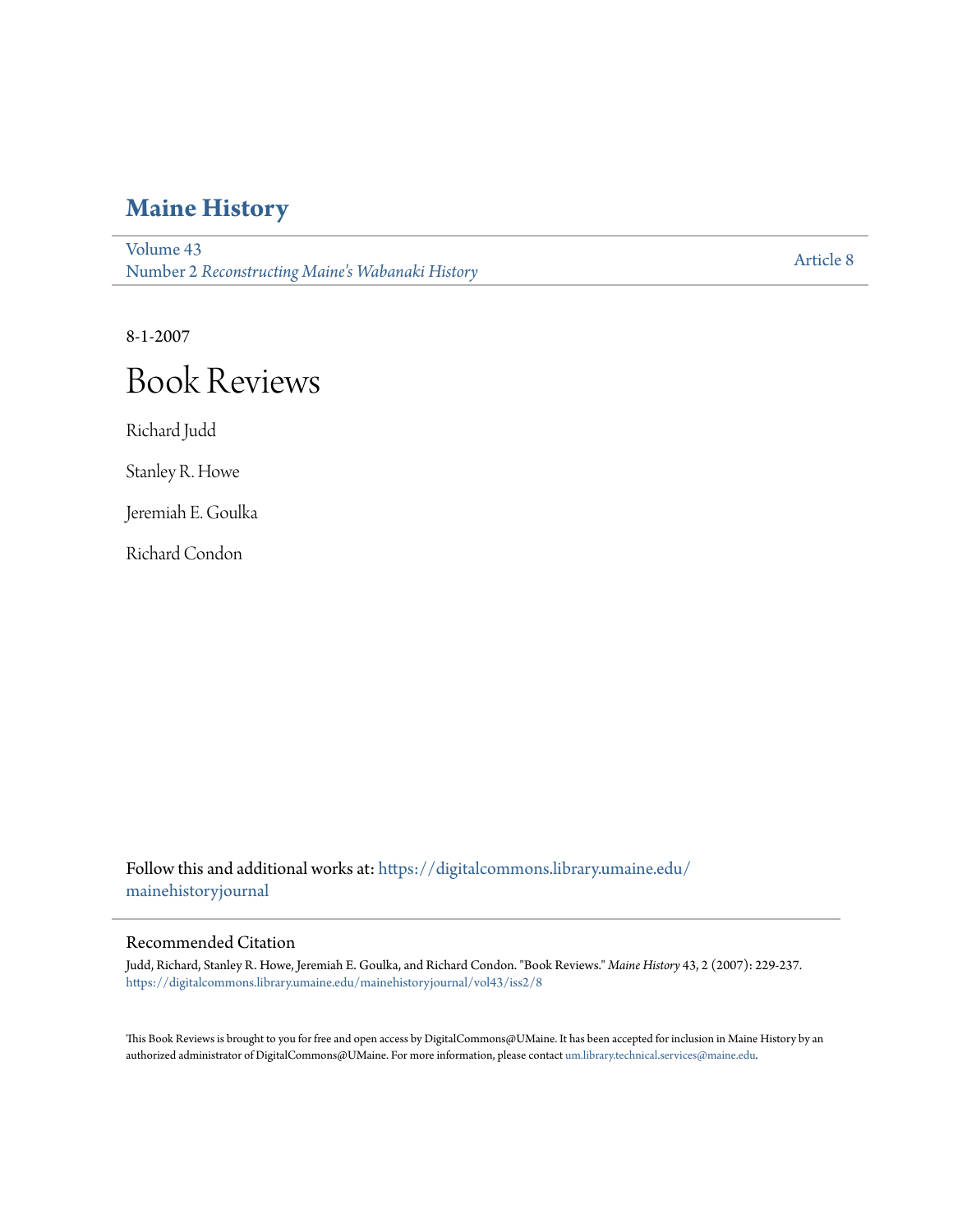### BOOK REVIEWS

*Manly Hardy (1832-1910): The Life and Writing of a Maine Fur-Buyer, Hunter, and Naturalist*. Compiled and Introduced by William B. Krohn. (Orono: Maine Folklife Center, 2005. Pp. 345. Notes, illustrations, bibliography. \$19.95.)

As the title of William Krohn's book suggests, Manly Hardy participated in three occupations that contributed to his intimate understanding of the Maine woods. Hardy's thoughts on this topic appeared in a variety of now-obscure publications, and this volume in the Northeast Folklore series makes the best of these writings available to the casual reader. For those who want more, Krohn's annotated bibliography lists over 150 additional publications.

The articles describe two extended stays in the north woods and provide natural histories of several species of concern to modern-day wildlife experts. At least as valuable is Krohn's seventy-eight page introduction, which describes Hardy as a complex, controversial, and sometimes contradictory figure: a sickly child who displayed incredible stamina as an adult; a life-long hunter who championed the cause of conservation; a private individual who gained a wealth of information in conversation with Indians, trappers, and clients. Nor are Krohn's ample footnotes to be ignored, since they explain events and terms Hardy assumed were common knowledge among his contemporaries.

Taking on the family fur business in Brewer when his father died in 1864, Hardy cultivated a practical viewpoint on wildlife and its uses. By the late 1800s Maine was a leader in American game and fish conservation, but the state's new laws were not always compatible with rural folkways, as Edward D. Ives made clear in his 1993 book on downeast poacher George Magoon. Hardy advocated sustainable hunting, equitable enforcement, and upright wardens, but above all, he demanded due consideration for "the man brought up in the woods" (p. 39). He spoke for the traditional subsistence hunter in an age that saw wildlife — and the woods itself — in a very different light.

In many ways, Hardy was analogue to another iconoclastic figure who helped define the Maine woods for America. Between 1846 and 1857 Henry David Thoreau made three trips into the territory Hardy traveled a few decades later on, and although Hardy seldom mentioned Thoreau, their differing viewpoints — one emphasizing spiritual com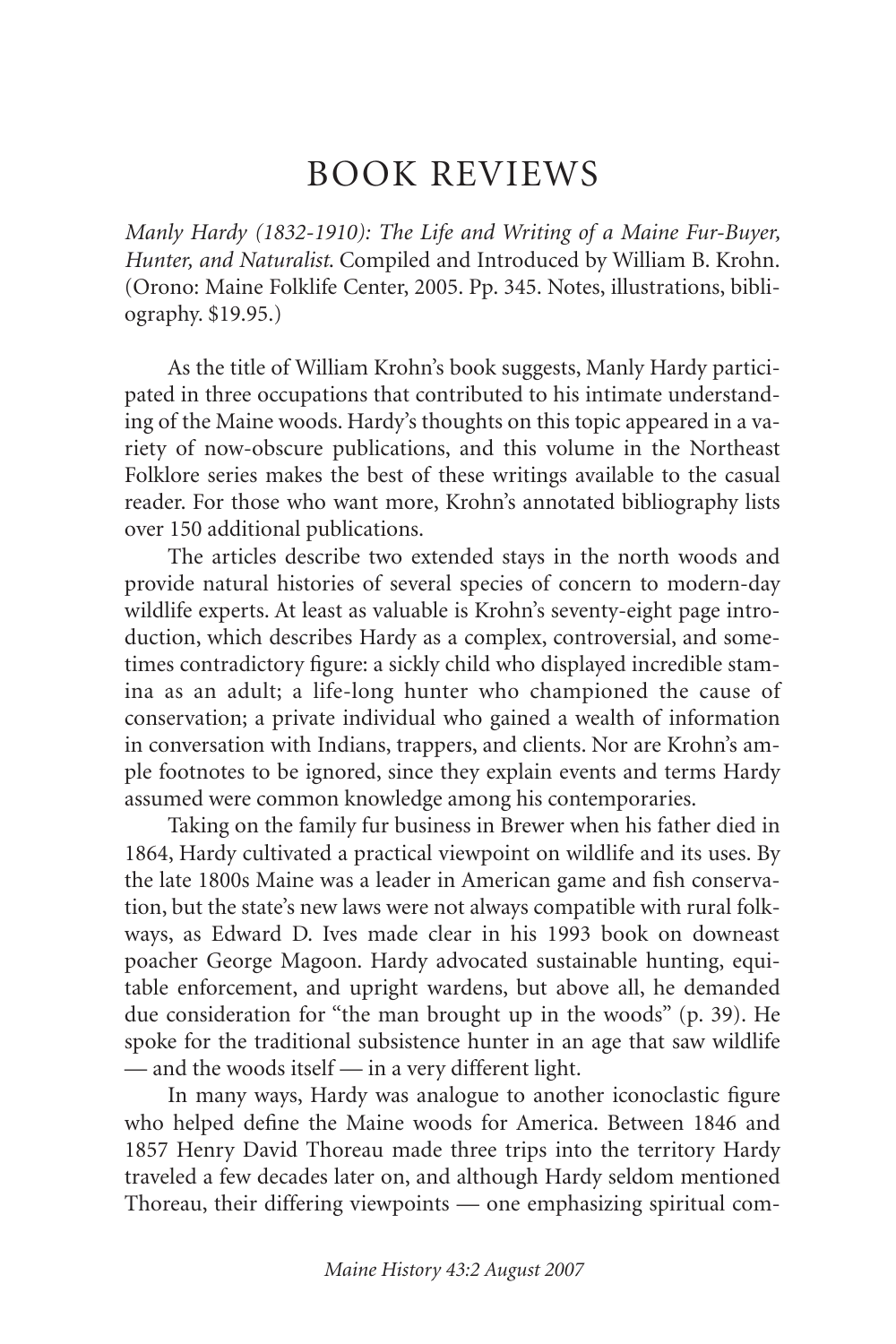munion and the other woods work — illustrate a longstanding tension in north-woods literary images that Dale Potts explores in fascinating dissertation recently completed at the University of Maine. (See his article in this issue.) In some cases, Hardy literally followed in Thoreau's footsteps — across Northeast Carry, down the West Branch to Chesuncook, and across the infamous Mud Pond Carry, where Thoreau and a companion became desperately if not hopelessly lost. Both excelled at narrative description, and both helped fix the idea of Maine as wilderness in the American mind, Thoreau in *Maine Woods* (1864), and Hardy in the numerous articles annotated in Krohn's bibliography.

Unlike Thoreau, Hardy gleaned his understanding of nature from a lifetime in the wilds — hunting, trapping, and buying furs. His articles provide an intimate view of the trappers' life and work, including a makeshift winter camp where he and a partner "had to lie edgewise and pass in the dogs over us, using them for pillows" (p. 174). Hardy saw Thoreau's "wilderness" as a workplace and described chance encounters with trappers, loggers, and Indians as casually as though he passed them on the streets of Brewer. Where Thoreau considered creatures of the woods alien and mysterious, Hardy spoke of them in intimate terms. Otters traveled under the ice by blowing a bubble against the frozen surface and breathing it in repeatedly; bears differed in disposition and mental capacity. "If men who think that animals do not reason will try trapping bears or raccoons for a few years they will observe some things which will surprise them" (p. 134).

Readers might be put off by Hardy's apparent disregard for animal suffering and his proclivity for casual violence toward animals, but in fact, this was standard stuff in Victorian adventure stories. In his classic *Oregon Trail*, Francis Parkman showed a similar interest in shooting anything that moved on the Great Plains. This might be difficult to understand today, but it was precisely this lifelong engagement with wildlife that gave Hardy's conservation argument caché in Maine and across the nation. His conservation was a practical matter — unlike Thoreau's — but in some instances he expressed a very impractical affection for certain animals: otters at play and the anthropomorphic beaver won his sympathies. "They have done more for the State, than the State has done for them, and although a hunter and formerly a fur dealer, I should like to have them have a 'square deal'" (p. 264).

What is to be gained from this book? A rich and varied appreciation for north-woods creatures and an entertaining narrative drawn from the lives and adventures of a little-known community of Maine woodsmen.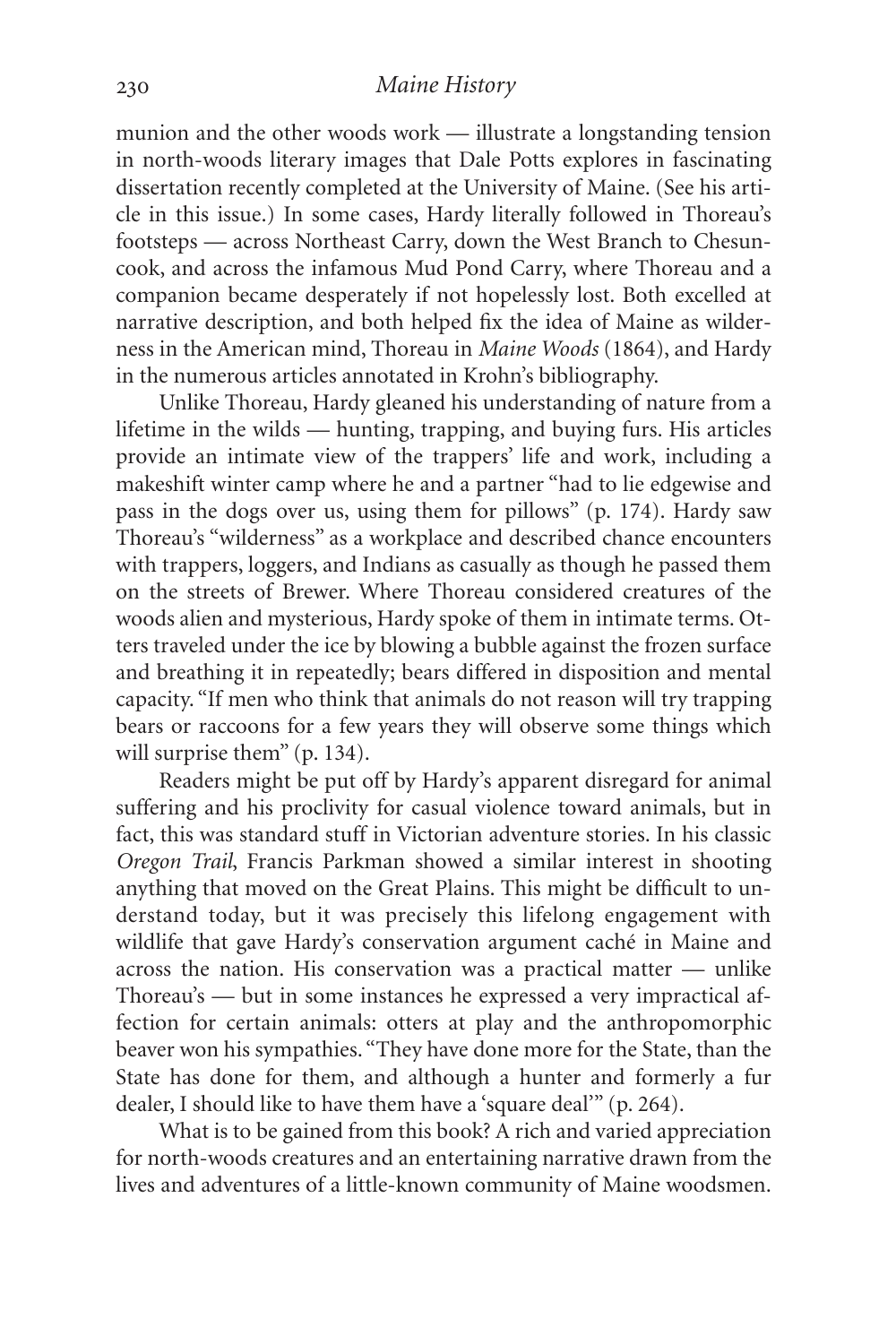Hardy introduces us to the conflicted world of Victorian-era game conservation and gives us a perspective on the early compromises that make up today's rules of engagement with wildlife. And if that wasn't enough, we gain from these well chosen articles a view of the Maine woods vastly different from that of Hardy's predecessor, Henry David Thoreau. In the spirit of seeking alternative opinion, this book deserves the attention of Maine readers.

> Richard W. Judd University of Maine

*The Grand Old Man of Maine: Selected Letters of Joshua Lawrence Chamberlain, 1865-1914*. Edited by Jeremiah E. Goulka. (Chapel Hill: University of North Carolina Press, 2004. Pp. 334. Cloth. \$39.95.)

More than forty years ago, in an undergraduate course in Maine history taught by the late Robert M. York, this reviewer learned of the immense role Joshua Lawrence Chamberlain played in the Civil War. This book of letters, superbly edited by Bowdoin graduate and attorney Jeremiah Goulka, underscores what Dr. York taught his students all those years ago, and it completes the story of Chamberlain's remarkable life following the war.

In his foreword to Goulka's book, eminent Civil War historian James M. McPherson of Princeton University points out that it took Michael Shaara's novel *The Killer Angels* to begin the process of bringing Chamberlain's accomplishments to light. Once this transformation began, Ken Burns's 1990 Civil War documentary catapulted Chamberlain to the top tiers of well-known figures in that conflict. The film "Gettysburg," which soon followed, completed the process of making Little Round Top the best-known point on the Gettysburg battlefield tour, thus expanding the general's reputation. McPherson emphasizes the severity and long-lasting effects of Chamberlain's war wounds, which did not kill him until he was eighty-five years old. He also summarizes Chamberlain's postwar career as Governor of Maine, president of Bowdoin College, and tireless promoter of Civil War memory.

In his introduction, Goulka briefly reviews Chamberlain's Civil War fame then notes that until recently scant attention was paid to the Gen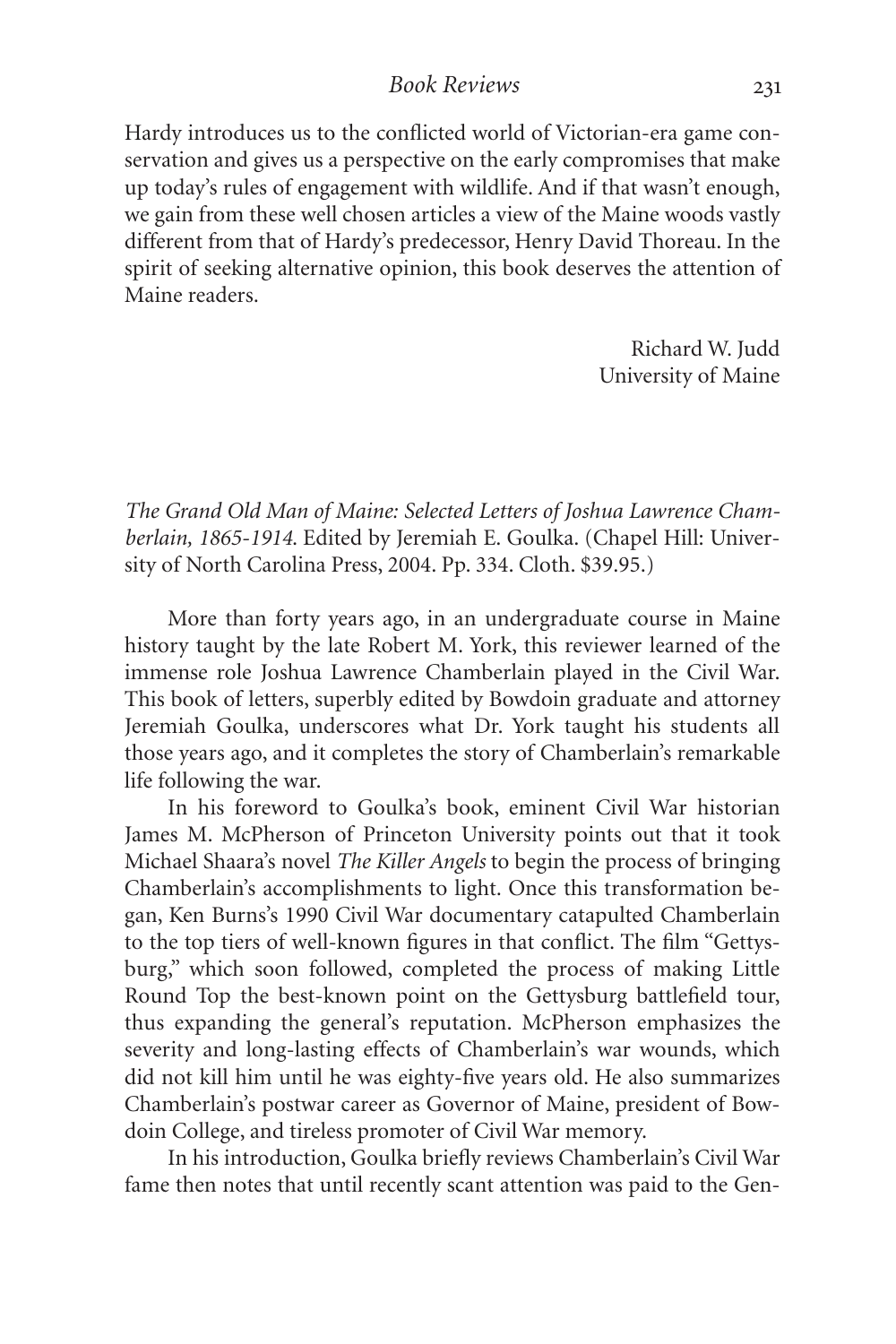eral's postwar career. John J. Pullen's *Joshua Chamberlain: A Hero's Life and Legacy* and Diane Smith's *Fanny and Joshua: Enigmatic Lives of Frances Caroline Adams and Joshua Lawrence Chamberlain* deal with the subject in some detail. Goulka's collection of letters, however, provide further insight into his thinking on a variety of subjects, including the war but also on a multitude of other issues that confronted him during his long life. Goulka explores the dimensions of Chamberlain's persona through a number of prisms, including his exemplification of Victorian manhood, his relations with veterans and their struggles for pensions, his leadership roles, his record as educational innovator, and finally his role as a husband and father. Through these letters, readers gain insight into the thought and character of this complicated man.

Goulka has also supplied his volume with a bibliographic essay on Chamberlain sources, a glossary of terms and abbreviations, listings of significant political figures between 1865 and 1914, names and identities of those mentioned in the letters, brief correspondent biographies, and an enumeration of letter repositories; he also includes an excellent index.

In this limited space, it is difficult to choose representative letters to quote ever so briefly. Goulka has done a yeoman task of annotation, since almost every page has useful footnotes providing context and identifications. Probably no letter is so poignant as the one the General writes to his wife just prior to her death on October 18, 1905. Their relationship was not always a tranquil one, but Chamberlain did his best to pay tribute to her in this excerpt: "I am nothing & you will forgive me if I cannot write — you are going where friends dearer & more worthy will love to cluster around you — you can scarcely need to think of one so sad & distant as I shall be. But Fannie — may God bless you — do not think that I can ever forget in my darkest hours the gleam of white light you have shed upon my soul. May God bless you as He blessed me when I was suffered to know you — He will bless you — I feel it in these tears — unmanly though they be. He will bless you. My blessing too Fannie, and may peace be yours."

Chamberlain's superb sense of historical drama was perhaps best captured by his attendance at Grant's 1885 funeral in New York when he ended a letter to his wife as follows: "The great men of the nation were there. But nothing seemed great to me — but what has gone; except the multitude that crowded miles on miles, & the tokens of mourning that overshadowed the city. Grant himself seemed greater now than ever. And he is."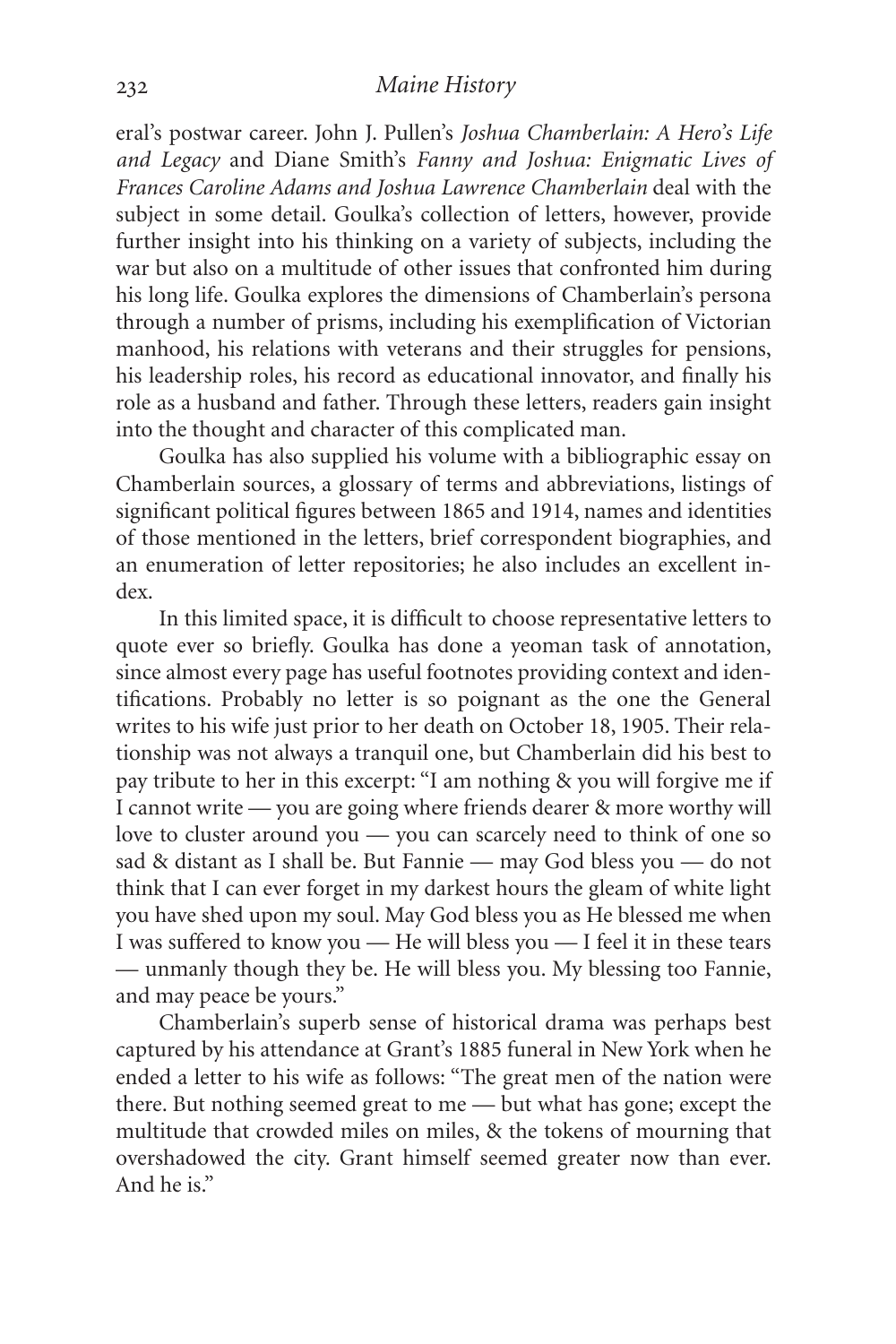*Book Reviews*

In a letter written on his fifty-ninth birthday to his mother (apparently an annual event), Chamberlain expressed his deep appreciation for all her sacrifice on his behalf and "tender care and faithful guidance & good instruction." He then goes on to say that "perhaps I have not made all that was possible of my life: but I trust God has still use for me, and has spared me through so many perils and so many years, for a blessing somewhere yet to be given and received." This is quite a modest statement from a man who possessed such an outstanding military record, and who served as governor of Maine and president of Bowdoin College.

Despite all the success of his earlier life, Chamberlain was forced by bleak economic circumstances to plead for a patronage position in order to survive. Congress was reluctant to fund veteran's pensions, so for the last few years of his long life Chamberlain served as Surveyor of Customs at Portland, second to the Collector. It was a humiliating position for him, but he made the best of it since the limited responsibilities gave him time to speak about his war experiences and work with veteran's groups in preserving Civil War memory. With all this and more in mind, it is clear that Goulka has produced a book that will be consulted for years to come, particularly among those wishing to document Chamberlain's life following Appomattox.

> Stanley R. Howe Bethel Historical Society

*Israel Washburn Jr.: Maine's Little-Known Giant of the Civil War*. By Kerck Kelsey. (Rockport, Maine: Picton Press, 2004. Pp. 198. Paper. \$18.50.)

Israel and Patty Washburn must have been proud parents. Of their seven sons, four served in Congress at the same time. Elihu, who moved to Illinois and added an "e" to the family name, has earned the greatest historical attention due to his shepherding of Grant's career. Now Israel Jr., their only political son to make his career in Maine, has received the contemporary biography he richly deserves. Kerck Kelsey's enthusiastic *Israel Washburn Jr.* traces Washburn's life from his youth in Livermore to his law practice in Orono and his career in Maine and national politics.

Israel Washburn Jr. was born in 1813, the eldest child in a family of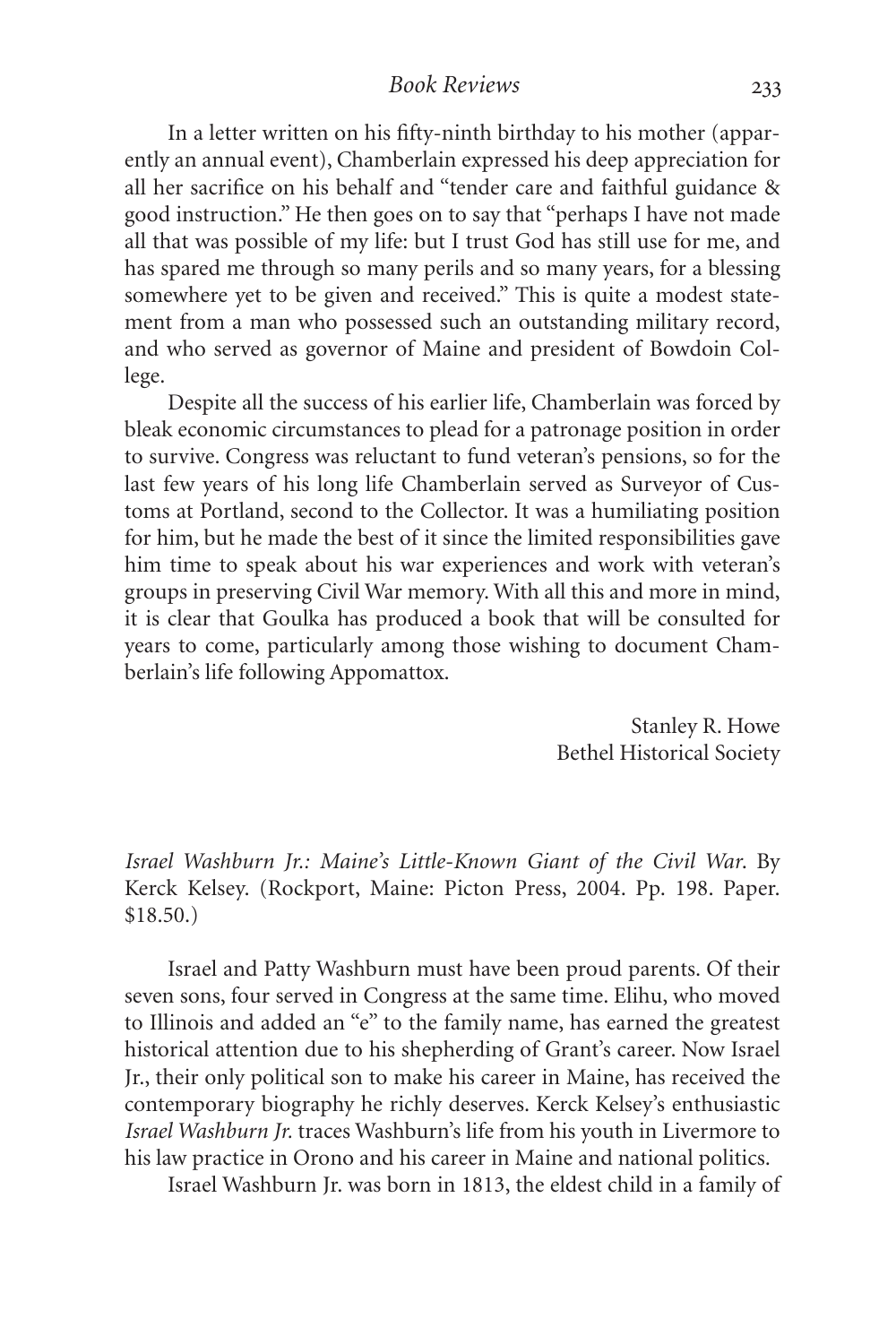moderate means but strong traditions of public service. His father and grandfather had both been legislators in the Massachusetts General Court prior to Maine's statehood; his father and uncle served as local magistrates; and his father held the position of town selectman. At age twenty-three, Israel Jr. set off to read law and begin a law practice. He hung his shingle in the timber town of Orono, where he quickly became active in local Whig politics. In 1841 he was elected to the state legislature and in 1850, to Congress. His tenure in Congress spanned the tumultuous 1850s. The Kansas-Nebraska Act turned him into a single-issue politician fighting the expansion of slavery. Perhaps his greatest legacy from this period was his leadership in the creation of the Republican Party.

In 1860 Washburn agreed to be nominated for governor. His tenure as governor was brief — two one-year terms — as he became frustrated with the office and the creeping centralization of power in Washington. Although he refused to accept renomination, he managed the logistics of deploying 50,000 Maine troops while in office. Maine had two other wartime governors (Abner Coburn and Samuel Cony), but Washburn is considered the state's "War Governor." Indeed, he is remembered more than Kelsey acknowledges; Washburn is often listed with Massachusetts's John Andrews as one of the great war governors of the nation.

After refusing renomination in 1862, Washburn was appointed Collector of Customs for the Port of Portland, the top federal patronage job in Maine. Washburn held the post for thirteen years before James G. Blaine pushed him out. Washburn lived out his final years as an elder statesman, serving on boards, receiving honorary degrees, pursuing business ventures, building a mansion on his family homestead, and enjoying the honor of having a town named after him. He died in 1883.

Kerck Kelsey's enthusiasm for his subject is manifest. His biography of Washburn is a labor of love, intended for the general reader who is interested in learning more about Maine's prominent nineteenth century figures. A descendant of Cadwallader Colden Washburn, Kelsey is a trustee and historian for the Washburn-Norlands Living History Center, the museum at Washburn's family home. To some extent, Kelsey's work might be viewed as an analog to the books that museums publish to accompany major exhibits. Like such works, though, it can stray towards hagiography. Perhaps Washburn was as honest and selfless as Kelsey presents him to be, but Kelsey's reliance upon such uncritical documents as Victorian eulogies for evidence of Washburn's character is unsatisfying. Because of this, despite Kelsey's excellent presentation of Wash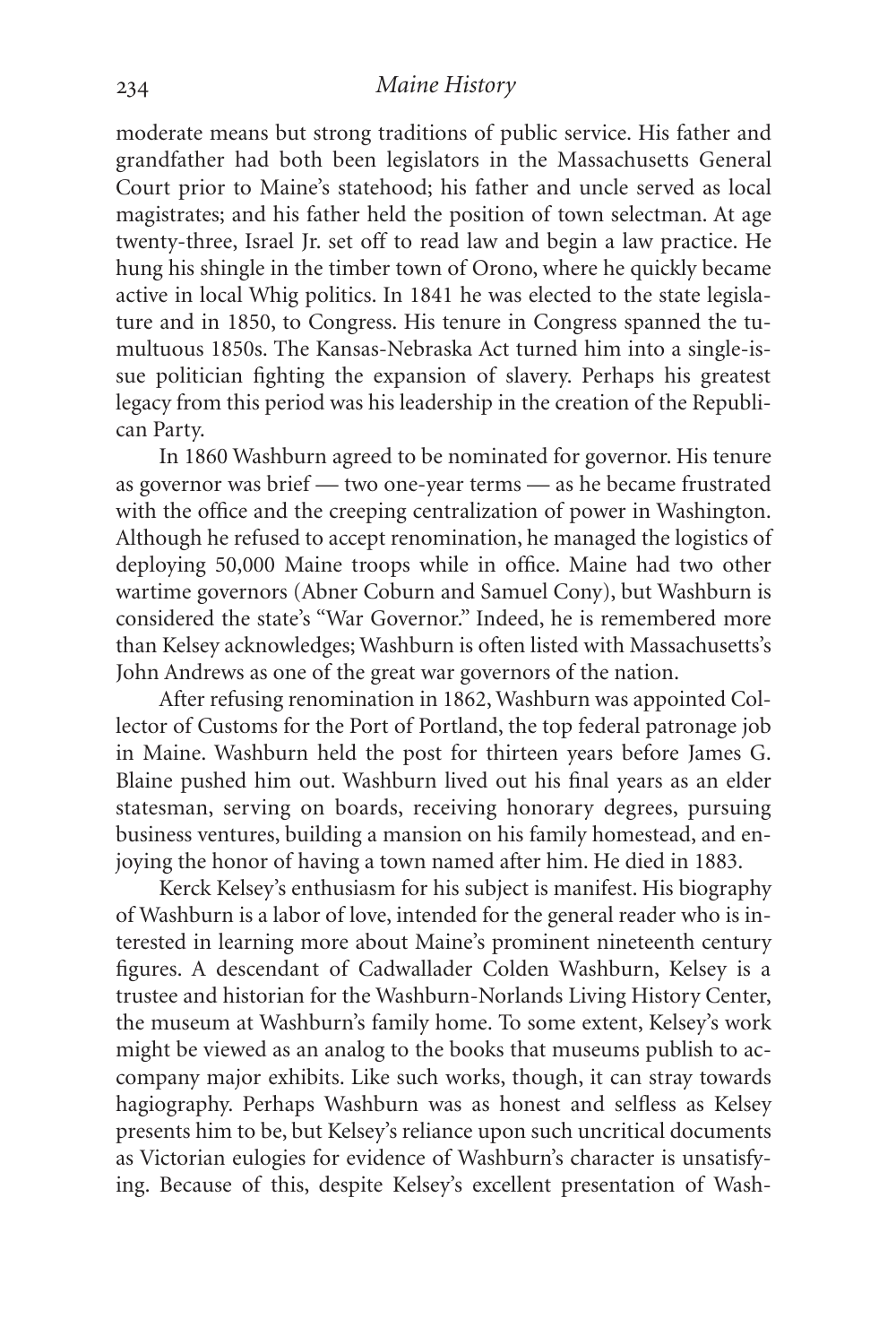*Book Reviews*

burn's life, the reader never really gets to know Washburn the man.

This may be Washburn's own fault, however; he may have been historically unknowable, at least until he started keeping a personal journal late in his life. This journal reveals a puritanical and moral man and elder statesman, charitable towards many, concerned about the centralization of political power in Washington and the character of the Gilded Age, and angry at Blaine for repeatedly blocking him from a Senate seat and for depriving him of his Collectorship.

Notwithstanding these reservations, Kelsey has performed a great service. We may be grateful that Washburn finally has his own biography.

> Jeremiah E. Goulka Washington, D.C.

*Longfellow: A Rediscovered Life.* By Charles C. Calhoun. (Boston: Beacon Press, 2004. Pp. 294. Paper. \$20.)

Charles Calhoun writes that "Longfellow is a man whose name most Americans still recognize but whose work scarcely anyone reads." His excellent biography makes Longfellow a real person, not just a name, and argues convincingly that at least some of his poems ought to be read again.

Like many natives of Maine, Longfellow made his name and fortune elsewhere. He visited Maine regularly after his late twenties, but Cambridge, Massachusetts, was his base for four extensive trips to Europe and world fame. He enjoyed a happy childhood in a loving home, traveled widely from the age of nineteen, learned languages easily, held prestigious academic positions, married an heiress, lived many years in a large mansion, and knew success far beyond his early dreams. Yet he also endured more than his share of anxiety and heartbreak: he buried two wives and a baby daughter, and his eldest son worried Longfellow with his impulsive enlistment in the Civil War and his extravagance. Longfellow himself fought many ailments, including depression, during his seventy-five years.

He enjoyed enormous popularity in his time and for perhaps a generation afterward, until Modernism emerged and all things Victorian declined. Fittingly, he met the Queen and visited his friend Tennyson;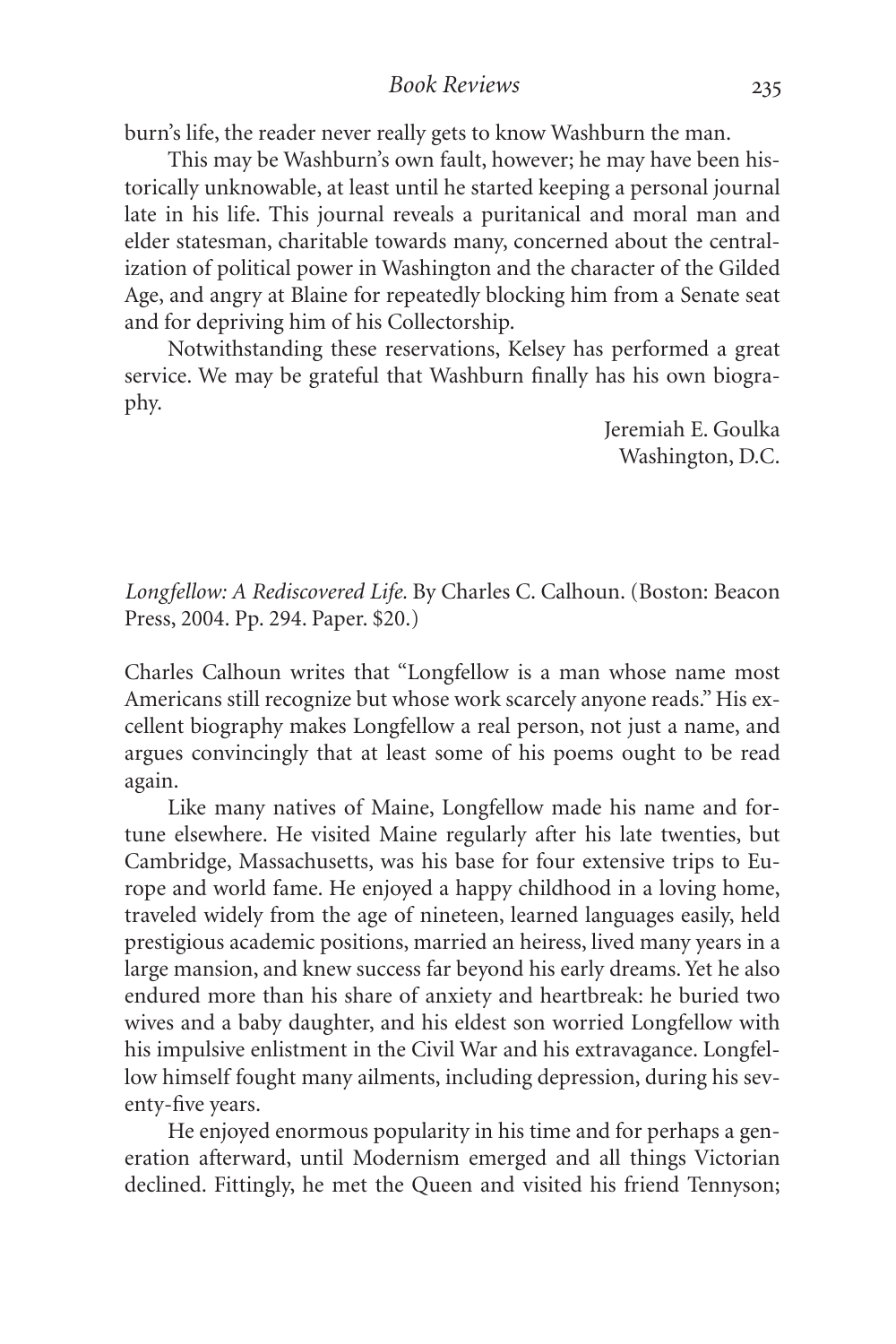#### *Maine History*

less predictably, when close to death, he hosted Oscar Wilde for breakfast. Two years later (1884) Longfellow's bust was unveiled in the "Poets' Corner" of Westminster Abbey. He is still the only American poet to be so honored. His poetry and novels always sold well, and few of his contemporaries found fault: only Margaret Fuller's reasoned criticism and Poe's bitter diatribes sounded sour notes. After Poe's death Longfellow wrote that "the harshness of his criticism I have never attributed to anything but the irritation of a sensitive nature chafed by some indefinite sense of wrong." He also corresponded for many years with Poe's mother-in-law/aunt, sending her books and money.

Yet he did not win acceptance by opposing new ways or by pandering to the prejudices of his time. In his teaching at Bowdoin and at Harvard, he championed progressive methods, and pioneered in mediating the European classics to American audiences. An abolitionist when they were scorned and even hated, he identified with other oppressed and dispossessed people, including the Jews ("The Jewish Cemetery at Newport," one of his best poems) and — in his most famous works — the Native Americans and the Acadians.

Though ranking Longfellow behind his great contemporaries Whitman and Dickinson, Calhoun obviously likes the poetry as well as the poet. He discusses *Hiawatha* and *Evangeline* in some detail, summarizing their content and analyzing their poetic form. He rejects the view of the former as a racist work, arguing instead that it reflects the poet's desire for peace and his fears of sectional warfare in the pre-Civil War decade. Longfellow also recognized that England and France had failed in their struggle for Hiawatha's land. Calhoun asks: "what makes us think that we shall endure?"

Likewise, Calhoun traces *Evangeline's* seven-year gestation and retells its story. He reminds us that its heroine "survives by her wits over a sprawling, untamed American wilderness . . . [t]he great American theme of conquest is subtly undermined by this persistent little Acadian farm girl." No wonder this imaginary person became the "foundational myth" of Acadian ethnic identity.

In a biography of less than 300 pages, Calhoun could hardly be expected to do more than highlight some favorites in Longfellow's vast collection. These are mostly shorter pieces: many of the sonnets, especially the six Longfellow published with his translation of Dante's *Divine Comedy*: "The Fire of Drift-wood"; "The Tide Rises, The Tide Falls"; and two unusually self-revelatory poems. At the age of thirty-five *Mezzo Cammin* reviews his life and looks forward at the traditional half-way